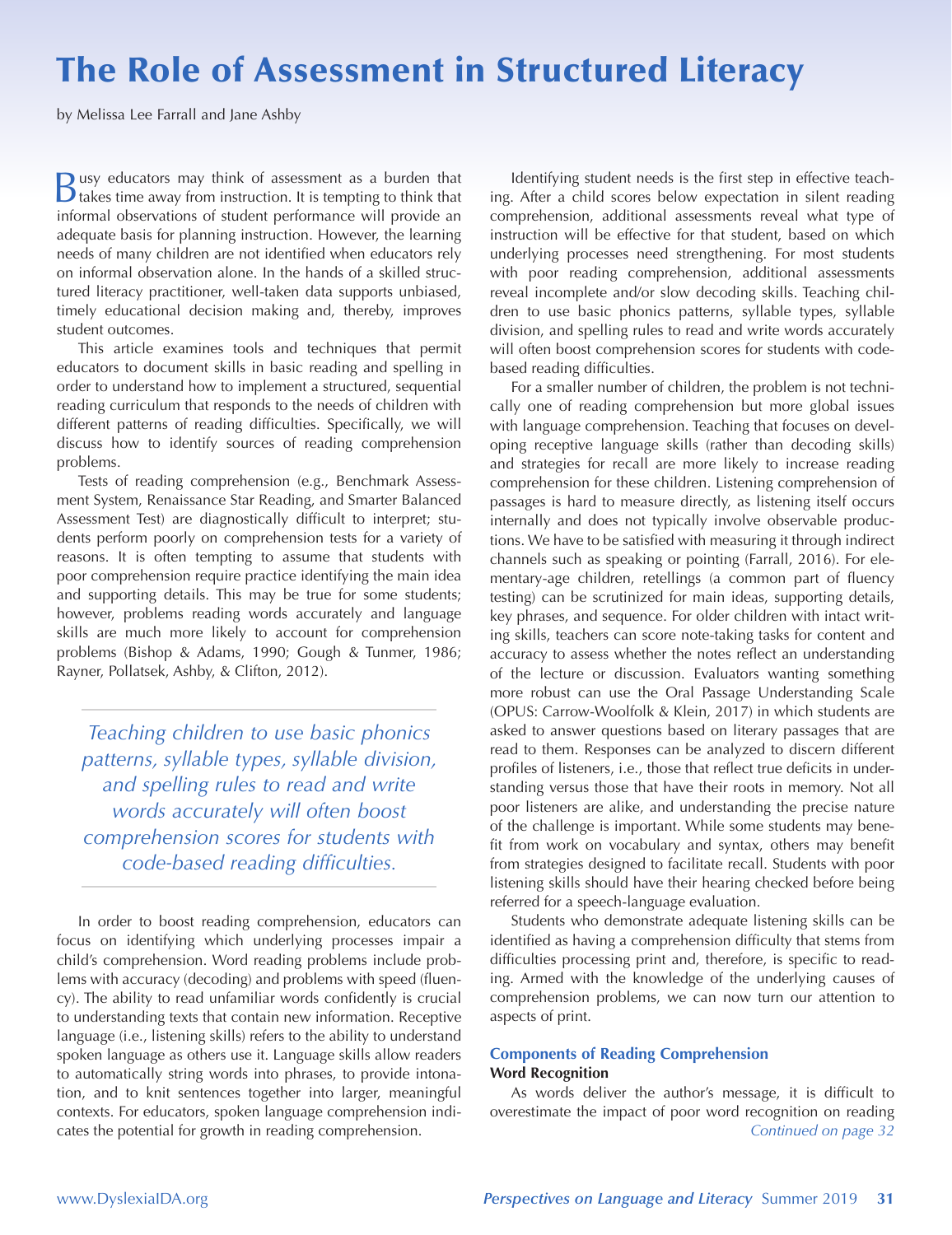# The Role of Assessment in Structured Literacy *continued from page 31*

comprehension. Assessing single word reading can indicate if reading inaccuracy and speed are limiting silent reading comprehension. Table 1 presents achievement tests and criterion-referenced word reading inventories that include a word recognition subtest. Poor performance on a word recognition test should prompt the educator to learn more about a student's phonemic awareness and decoding skills. Note that before Grade 3, a strong visual memory can yield an age-appropriate word recognition score in children who may, nonetheless, lack the phonics skills to read unfamiliar words independently. Such children struggle with content-area reading in the later grades unless they learn the decoding and morphological skills for reading multi-syllable words. Therefore, any child with comprehension problems in the early elementary grades should also complete a decoding task with pseudowords to examine word analysis skills.

#### **Decoding**

Assessment of pseudoword decoding indicates whether students can apply their knowledge of phonics to decode unfamiliar words and read independently. Pseudoword tests require students to decode made-up words that are designed to reflect rules for conventional spelling. If, for example, students can decode closed syllable patterns (e.g., mag, hep, sib, pon, rup), we then know that they have mastered this rule and can

apply their knowledge to words that they have never seen before. Table 1 presents targeted inventories that assess single-syllable and multi-syllable decoding skills. Pseudoword decoding is useful both for assessing young children who have been taught to recognize words visually and for assessing older readers who read simple text fairly well but who have difficulty reading multi-syllabic words accurately.

*Pseudoword decoding is useful both for assessing young children who have been taught to recognize words visually and for assessing older readers who read simple text fairly well but who have difficulty reading multi-syllabic words accurately.* 

Whether assessing word recognition or decoding skills, educators need to be alert to those children who can score within the average range for accuracy but still lack automaticity. Timed tests of word and pseudoword reading can reveal the degree to which foundation skills are automatic (see Table 1).

| <b>TABLE 1. Assessments to Inform Instruction</b>                                                                                                                                                   |                                |                                 |                 |                                     |  |
|-----------------------------------------------------------------------------------------------------------------------------------------------------------------------------------------------------|--------------------------------|---------------------------------|-----------------|-------------------------------------|--|
| <b>Tests</b>                                                                                                                                                                                        | Word<br><b>Recognition</b>     | <b>Decoding</b>                 | <b>Spelling</b> | <b>Phonemic</b><br><b>Awareness</b> |  |
| Core Phonics Survey<br>(Consortium on Reading Excellence, 2000)                                                                                                                                     |                                | $\sqrt{}$                       | V               |                                     |  |
| Diagnostic Assessments of Reading<br>(DAR-2; Roswell, Chall, Curtis, & Kearns, 2006)                                                                                                                | $\sqrt{}$                      | $\sqrt{ }$                      | $\sqrt{}$       | $\sqrt{ }$                          |  |
| Informal Decoding Inventory<br>(Walpole, McKenna, & Philippakos, 2011)                                                                                                                              | $\sqrt{}$                      |                                 |                 |                                     |  |
| Kaufman Test of Educational Achievement,<br>Third Edition (KTEA-3; Kaufman & Kaufman, 2014)                                                                                                         | $\sqrt{}$ (timed &<br>untimed) | $\sqrt{ }$ (timed &<br>untimed) | $\sqrt{ }$      | $\sqrt{ }$                          |  |
| Phonological Awareness and Reading Profile<br>(PARP; Salter & Robertson, 2001)                                                                                                                      |                                | $\sqrt{ }$                      | $\sqrt{ }$      | $\sqrt{ }$                          |  |
| Phonological Awareness Test, Second Edition NU<br>(PAT2 NU; Robertson & Salter, 2018)                                                                                                               |                                | $\sqrt{ }$                      |                 | $\sqrt{ }$                          |  |
| Spellography (Moats & Rosow, 2002)                                                                                                                                                                  |                                |                                 | $\sqrt{}$       |                                     |  |
| Test of Word Reading Efficiency, Second Edition (TOWRE2;<br>Torgesen, Wagner, & Rashotte, 2012)                                                                                                     | $\sqrt{t}$ (timed)             | $\sqrt{t}$ (timed)              |                 |                                     |  |
| Wechsler Individual Achievement Test, Third Edition (WIAT-<br>III: Wechsler, 2009, Pearson)                                                                                                         | $\sqrt{}$                      | $\sqrt{}$                       | $\sqrt{}$       | $\sqrt{ }$                          |  |
| Woodcock-Johnson IV Tests of Achievement (WJ IV ACH;<br>Schrank, McGrew, & Mather, 2014)                                                                                                            | $\sqrt{}$                      | $\sqrt{ }$                      | $\sqrt{ }$      | $\sqrt{ }$                          |  |
| Words Their Way<br>(Bear, Invernizzi, Templeton, & Johnston, 2003).                                                                                                                                 |                                |                                 | $\sqrt{}$       |                                     |  |
| This table includes a small sample of tests that may be appropriate for individual students. As always, it is important to verify that any particular test is valid for the student<br>in question. |                                |                                 |                 |                                     |  |

**32** *Perspectives on Language and Literacy* Summer 2019 International Dyslexia Association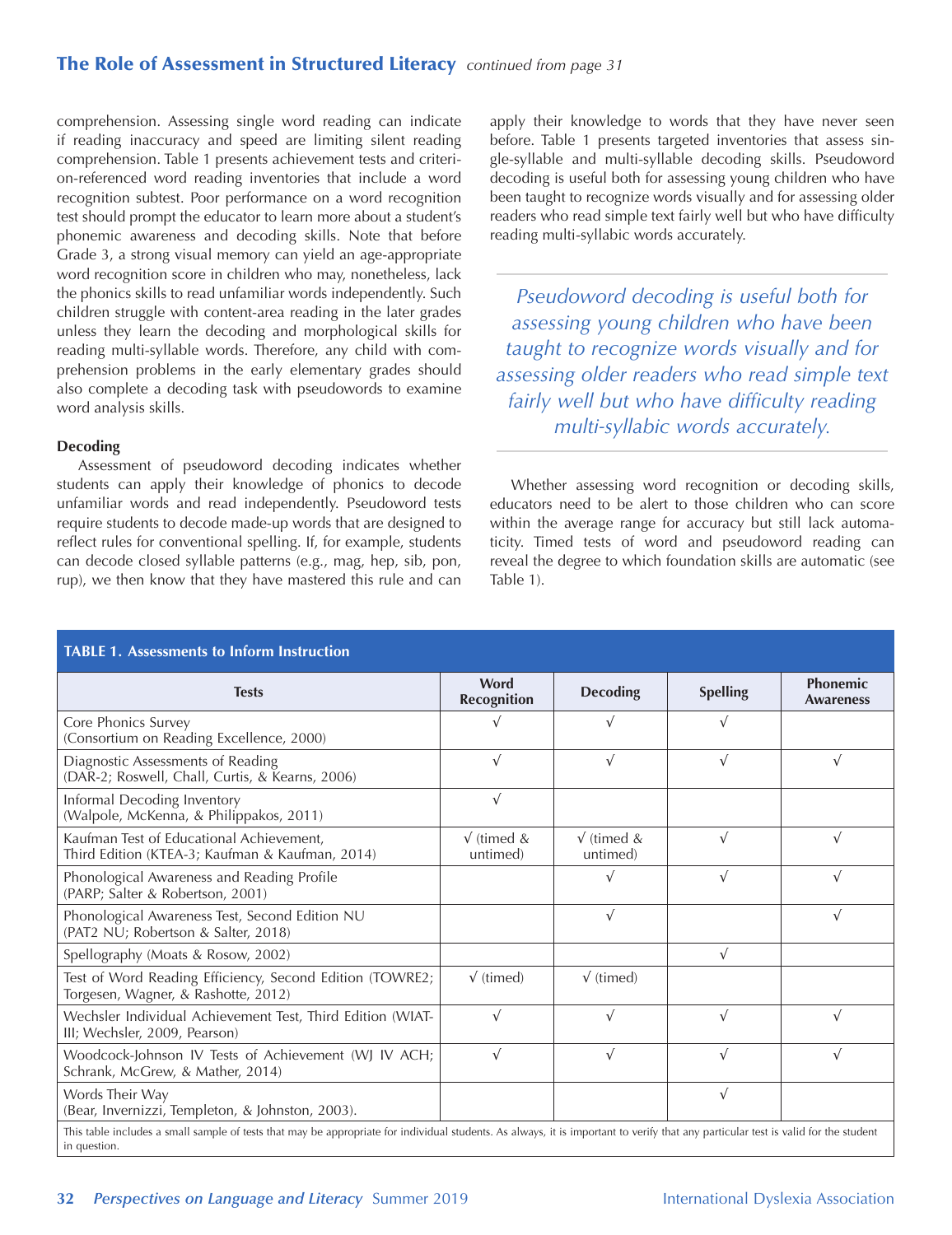#### **Phonemic Awareness**

Phonemic awareness is the ability to perceive individual sounds in words.; the word, cat, for example, consists of three sounds: /k/ /ă/ /t/. Assessing phonemic awareness indicates whether a phonological deficit is the source of word identification problems and how severe that deficit is. Table 1 presents phonological awareness tests suitable for children age 5 and older. A poor phonemic awareness score indicates that the child is likely to need intensive, multi-sensory phonics instruction. Poor decoding skills can also appear with typical phonemic awareness scores; this pattern occurs in children who simply have not been taught how letters represent sounds.

#### **Spelling**

Spelling's contributions to reading and written expression are often unrecognized at worse and unappreciated at best. Spelling a word correctly indicates that a consolidated memory representation exists, and this memory is what allows for fast and accurate word recognition. Spelling and decoding rely on similar underlying processes (Ehri, 2000).

Most spelling batteries progress from writing letters to spelling multi-syllable words, many of which derive from Latin and Greek. Educators should not content themselves with a right or wrong approach to spelling, given that the number of items spelled correctly only sheds minimal light on how to proceed with instruction. When assessing spelling, three questions can lead to a greater understanding of a child's instructional needs (Moats, 1995):

- 1. Are sounds represented accurately? If not, then these errors have phonological roots; they reflect poor phonological awareness and indicate a need to practice with the sound sequences in spoken words.
- 2. Are words spelled according to the rules? If not, then these errors are orthographic in nature; they reflect poor visual memory for conventional spelling patterns and indicate a need to learn and practice basic spelling rules, such as when /k/ is spelled with a k vs. ck.

3. Are the meaningful parts of words (prefixes, roots, and suffixes) spelled correctly? If not, then these morphological errors indicate a need to learn about word structure and word origins.

# **Case Studies**

## **Word Reading**

Error analysis is the heart and soul of good reading testing. A careful recording of responses during word reading can help specify the sources of reading difficulties that interfere with comprehension. Is it difficulty reading new words? Reading familiar words accurately? Reading familiar words quickly? A background in basic phonology (i.e., the vowel circle and consonant groupings) is essential for identifying patterns. Table 2 provides data on three students in Grade 2 who have difficulty understanding what they read but can understand text that is read to them. Although the sample of skills assessed in these examples is rather small, they provide a general idea of what can be learned.

Brenda receives reading support in the form of "read alouds" in a small group. Brenda's performance indicates that she has not yet mastered short vowels, and she does not yet discriminate between voiced and unvoiced sounds. She identified only two words automatically; she did not demonstrate skill with the VCe or VV patterns. Brenda reads words inaccurately, and misreading words is the predominant source of her low reading comprehension. Brenda requires significant work at the phoneme level. Understanding key differences in how speech sounds are produced in the mouth will support phonemic awareness practice (e.g., segmenting and deleting the sounds in spoken words). Phonemic awareness skills, in turn, will support the acquisition and automaticity of decoding.

Donald receives structured, sequential reading instruction. The skills demonstrated are consistent with what he has been taught. The accuracy of his nonword reading indicates that instruction has been effective in providing tools that allow him to decode unfamiliar letter strings confidently. As he continues to practice accurate reading, he builds deeper memory traces *Continued on page 34*

| TABLE 2. Examples of Decouing Errors in Children with Normal Listening Comprenension |                |               |                    |                              |  |  |
|--------------------------------------------------------------------------------------|----------------|---------------|--------------------|------------------------------|--|--|
| <b>Word List</b>                                                                     | <b>Pattern</b> | <b>Brenda</b> | <b>Donald</b>      | Lizzy                        |  |  |
| ed                                                                                   | VC             | ĭd            | $\sqrt{ }$         | $\dots V$                    |  |  |
| mog                                                                                  | <b>CVC</b>     | mŭg           | $\sqrt{ }$         | $\dots V$                    |  |  |
| vut                                                                                  | <b>CVC</b>     | vŭt           | $\sqrt{ }$         | $\dots V$                    |  |  |
| pag                                                                                  | <b>CVC</b>     | pěg           | $\sqrt{ }$         |                              |  |  |
| blum                                                                                 | <b>CCVC</b>    | b-l-ŭlm       | $\sqrt{ }$         | $$ dlŭm                      |  |  |
| pind                                                                                 | <b>CVCC</b>    | v             | $\sqrt{ }$         | minduh consonant wrong?      |  |  |
| lape                                                                                 | CVCe           | lăbē          | $\sqrt{ }$         | $$ lăpē $$                   |  |  |
| feek                                                                                 | <b>CVVC</b>    | $\sqrt{}$     | $\sqrt{ }$         | fěckfeck                     |  |  |
| hute                                                                                 | CVCe           | hŭdē          | $\sqrt{ }$         | …hŭt…√                       |  |  |
| roit                                                                                 | <b>CVVC</b>    | $$ r-ŏ-ĭ-n    | $\check{ }$<br>ron | $$ rō $$ rō $$               |  |  |
| soam                                                                                 | <b>CVVC</b>    | $s$ -ŏ-ă-t    | sŏt                | $\sqrt{\ }$ wrong consonant? |  |  |

# **TABLE 2. Examples of Decoding Errors in Children with Normal Listening Comprehension**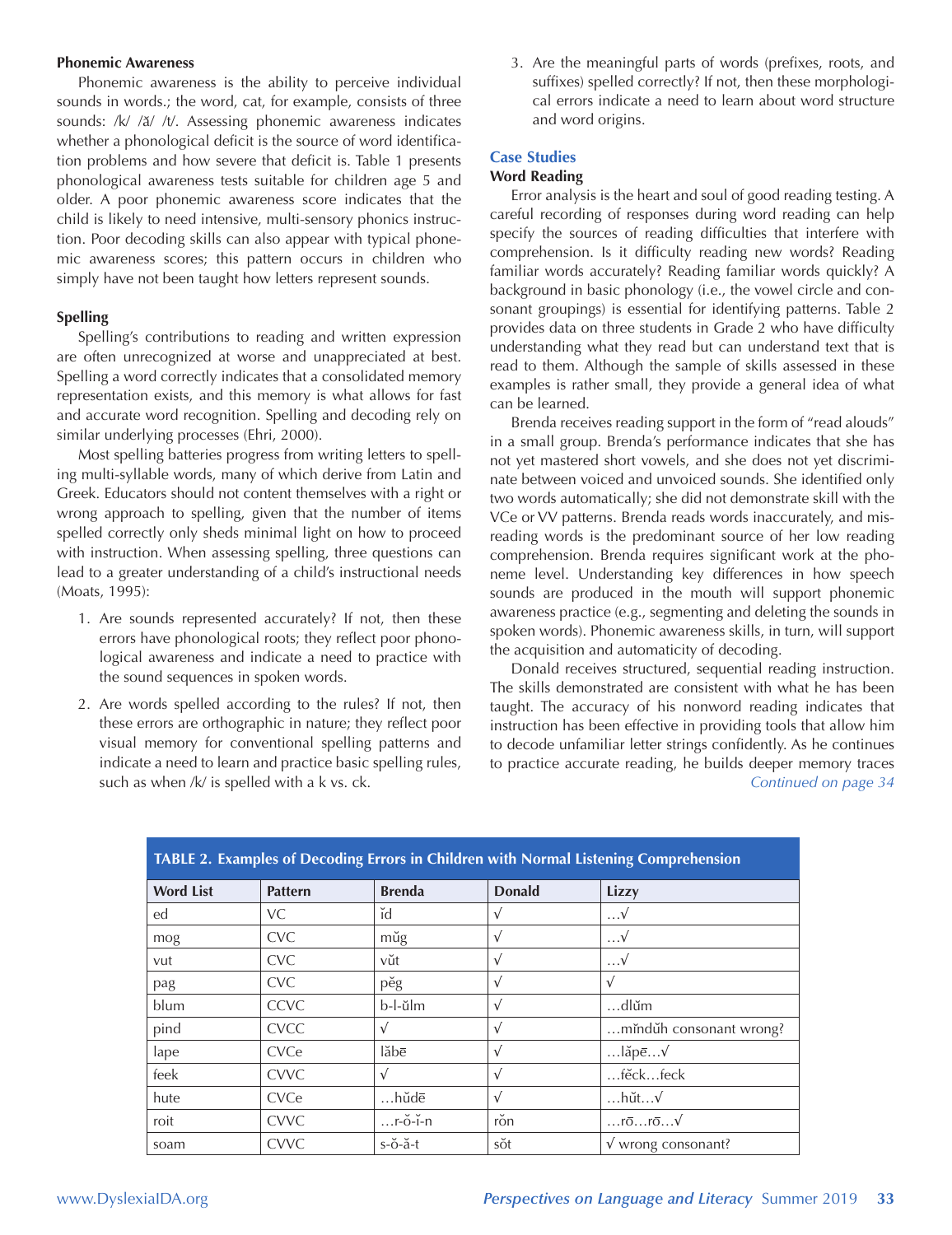of more words. When he can read most words in a text efficiently, then he will understand its meaning.

Lizzy's performance is quite concerning, particularly given reports that she has been making progress in a Structured Literacy program for over a year. The foundation skills needed to unlock multi-syllable words do not appear to be in place. Lizzy pronounces sounds incorrectly. Her responses are far from automatic; she has not yet mastered b and d. She has numerous self-corrections. Therefore, Lizzy should practice previously taught concepts using a Structured Literacy approach with multi-sensory reinforcement to allow for faster retrieval of letter sounds. For example, when learning a letter sound, she would look at the letter (see it) and say its sound (speak it) as she traces the letter (feel it). Establishing automatic letter-sounds will support her accurate reading of unfamiliar words. As Lizzy practices her decoding, she will be able to apply these skills "on the fly" during text reading. As she stores accurate representations of new words, she will be able to recognize those words more quickly in the future. Becoming a more accurate decoder will allow Lizzy to focus more of her attention on the meaning of the text.

| <b>TABLE 3. Spelling Error Analysis for Sasha</b> |                  |                                        |  |  |
|---------------------------------------------------|------------------|----------------------------------------|--|--|
| <b>Correct Spelling</b>                           | Sasha's Spelling | <b>Error Analysis</b>                  |  |  |
| this                                              | tis              | P: Sound Discrimination;<br>O: Digraph |  |  |
| words                                             | wrds             | O: R-controlled Vowels                 |  |  |
| gluing                                            | cluing           | P: Consonant Voicing                   |  |  |
| them                                              | thim             | P: Vowel Confusion                     |  |  |
| up                                                | op               | P: Short Vowel Confusion               |  |  |
| tree                                              | drey             | P: Consonant Voicing;<br>O: Vowel team |  |  |
| helps                                             | hilps            | P: Vowel Discrimination                |  |  |
| keep                                              | cep              | O: Rules for /k/, Vowel<br>Team        |  |  |

Note:  $P = Phonological$   $O = Orthographic$   $M = Morphological$ 

#### **Spelling**

Table 3 provides spelling data for Sasha, who is a second grader. The majority of her spelling errors speak to fundamental weaknesses in phonemic awareness and sound discrimination. Sasha confuses short vowel sounds and she does not yet discriminate between voiced and unvoiced consonants. If these misspellings are due to confusion about which letter represents each sound, then this should be addressed with multi-sensory Structured Literacy instruction. It is also likely that she does not discriminate the vowel sounds that she hears, and needs to develop her phonological awareness. If Sasha has not been flagged as a student with reading difficulty, she may be next year. Those concerned might want to also assess her decoding skills.

| <b>TABLE 4. Spelling Error Analysis for Maria</b> |                         |                                               |  |  |
|---------------------------------------------------|-------------------------|-----------------------------------------------|--|--|
| <b>Correct Spelling</b>                           | <b>Maria's Spelling</b> | <b>Error Analysis</b>                         |  |  |
| compartments                                      | kunpartments            | P: Nasal sounds;<br>M: Morphemes              |  |  |
| padded                                            | padid                   | O: Doubling Rule;<br>M: Morphemes             |  |  |
| mixtures                                          | mixders                 | P: Voicing                                    |  |  |
| instructor                                        | instrukder              | P: Voicing; O: Rules for<br>/k/; M: Morphemes |  |  |
| enabled                                           | enabod                  | P: Sound Discrimination;<br>M: Morphemes      |  |  |
| impeachable                                       | impepchubo              | P: Schwa; M: Morphemes                        |  |  |
| coaches                                           | cochis                  | O: Vowel Team;<br>M: Morpheme                 |  |  |

Note:  $P = Phonological O = Orthographic M = Morphological$ 

Table 4 provides spelling data for Maria, who is an eighthgrade student. Maria's spelling errors have roots in poor phonemic awareness, which compromises her ability to spell words accurately. In the samples in Table 4, we can see that she does not discriminate sounds that are close in their articulation (/m/ and /n/); she has difficulty with voiced and unvoiced sounds (/d/ and /t/), as well as with /l/ (which is sometimes considered to be a "semi-vowel"). Given her weakness in phonemic awareness, it is not surprising that she has not mastered the basics of sound-symbol correspondence nor has she grasped the representation of the meaningful parts of words, such as -ed. Instruction should focus on developing phonemic awareness for sounds in the middle of words and final blends. She may benefit from instruction in the simple vowel teams, such as oa. However, Maria seems most in need of reading instruction that focuses on base word identification and spelling rules for adding suffixes, such as doubling and silent e.

*Given that handwriting, spelling, mechanics, vocabulary, syntax, and organization all vie for working memory resources, it is not surprising that skills not yet sufficiently developed are revealed in passage writing.*

Although we frequently assess spelling in a list format, spelling in context is the true test of mastery. Many educators and parents question why it is that students may be able to pass a spelling test but produce stories and essays that are riddled with misspellings. The answer is that when we write, we multitask, and the demands on working memory increase dramatically. Given that handwriting, spelling, mechanics, vocabulary,